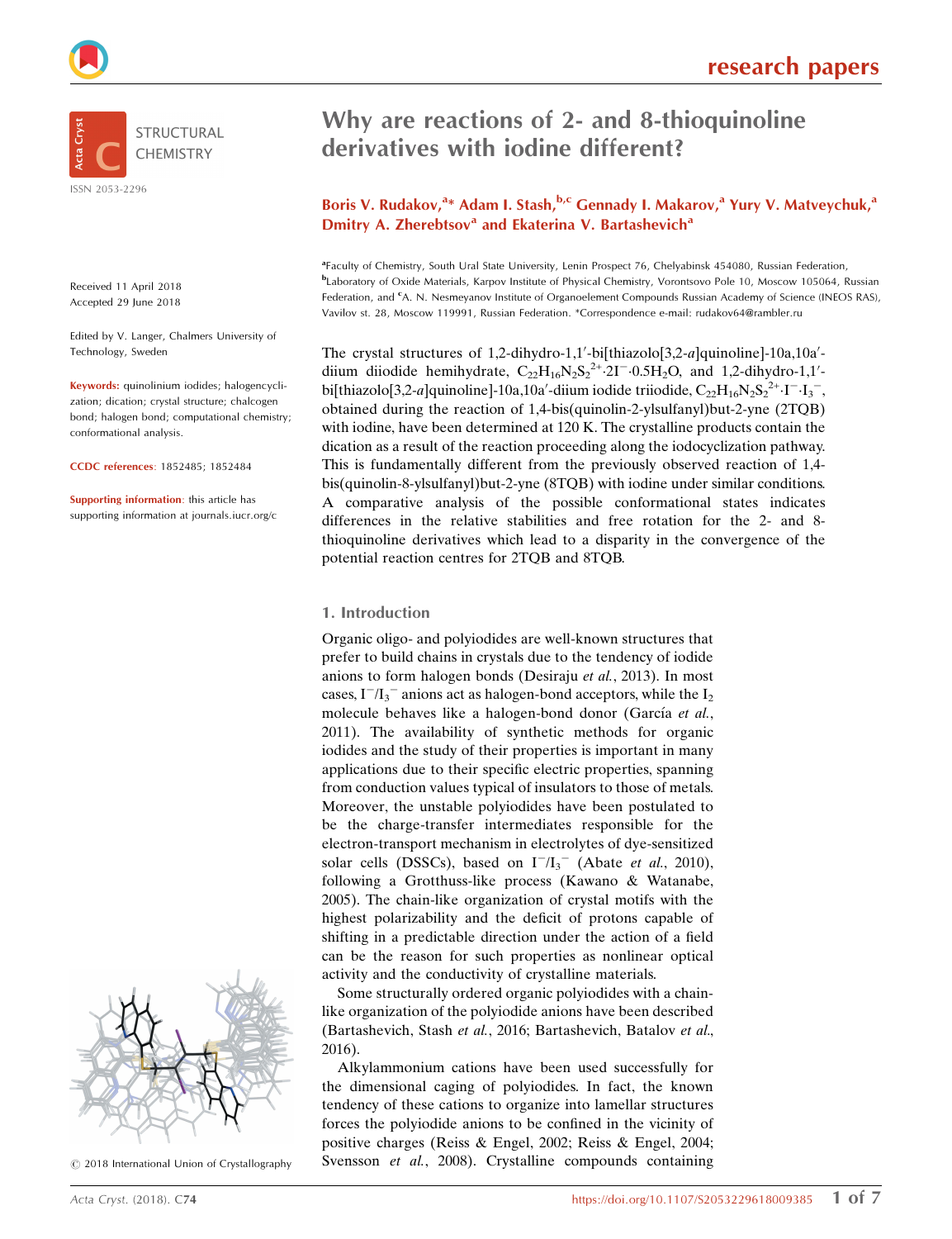### research papers

pyridinium dications are of longstanding interest from a diverse range of perspectives, including applications in analytical chemistry, nonlinear optical devices, etc. (Sliwa et al., 2006; Coe et al., 2010). The studies of some research groups have shown that heterocyclic dications, for example, viologenes, are useful building blocks in supramolecular chemistry (Ong et al., 2005; Chas et al., 2006; Branowska et al., 2005) and crystal engineering.



One of the major obstacles of this approach is the lack of synthetic control over the system due to the unpredictable balance of a large number of parameters, which frequently influence the structure of the solid polyiodides formed in a given synthesis (e.g. the stoichiometry of the reagents, the nature of the organic compounds and solvents, etc.) (Tebbe & Rheingold, 1997; Svensson & Kloo, 2003; Blake et al., 1998; Coppens & Miller, 1982; Marks et al., 1982). Metal complexes containing  $I^-$  and  $I_3^-$  anions have been used in the cationtemplated synthesis of polyiodide and polycationic systems to solve the problem. However, the structure of the metal-ion complex is also complicated and coordination effects can significantly change the nature of the interactions with the  $I^$ and  $I_3$ <sup>-</sup> fragments in the polyiodide chain (Kloo *et al.*, 2002; Svensson et al., 1999; Svensson & Kloo, 1999).

Dicationic substances recently emerged as interesting candidates for the design of ion-containing polymers. For example, the dicationic derivatives of 1,4-diazabicyclo[2.2.2] octane (Zhang et al., 2016) exhibited superior thermomechanical properties.

Currently, the well-known heterocyclic dications have the properties of viologens and are of great interest as functional materials in a wide array of applications, including electrochromic devices, molecular machines and organic batteries (Striepe & Baumgartner, 2017; Benniston et al., 2012; Chas et al., 2006).

Thus, the selective preparation of organic polyiodide and polycationic salts using crystal engineering approaches is an attractive goal that can possibly lead to the development of a new electron-affinic cationic system. To this end it was proposed to direct studies towards various types of azinium dications, such as quinolinium derivatives, with polyiodide anions.

The possibility of a chain-like organization of a structure with heterocyclic cations was discovered previously by us for single crystals of polyiodides based on chalcogenazolo(azino) containing heterocycles. In the single crystal of  $(E)$ -8-{[2,3diiodo-4-(quinolin-8-ylsulfanyl)but-2-en-1-yl]sulfanyl}quinoline triiodide (Bartashevich, Stash et al., 2016), I···I halogen bonds, formed between the I atoms of the trans-1,2-diiododivinyl moiety and the I atoms of the triiodide anions, play a binding role, allowing the formation of a chain in which the proton of the quinolinium cation is dynamically disordered.

This fact was established experimentally based on the characteristic changes in the difference Fourier difference maps of the electron density obtained at room temperature and at 100 K (Bartashevich, Stash et al., 2016).

1,4-Dichlorobut-2-yne was used as an alkylating agent for 8-thioquinoline as the starting compound in the synthesis. The aim of this work was an evaluation of the possibility of obtaining structurally ordered motifs in single crystals using 2-thioquinoline as the starting compound.

As shown previously, the reaction of 8TQB with iodine led to  $(E)$ -8-{[2,3-diiodo-4-(quinolin-8-ylsulfanyl)but-2-en-1-yl]sulfanyl}quinolin-1-ium triiodide (Bartashevich, Stash et al., 2016). However, under the same conditions, the reaction of 1,4-bis(quinoline-2-ylsulfanyl)but-2-yne (i.e. 1) (see Scheme 1) with iodine does not lead to an iodine addition product, but to the bithiazoloquinolinium dication  $(i.e. 2)$ , as the product of iodocyclization reactions. The present work covers a description of the crystal structures of 1,2-dihydro[1,1'-bithiazolo[3,2a]quinoline]-10a,10a'-diium iodides 2a and 2b (Fig. 1), with a difference in the stoichiometry of the iodide anions and the presence of a water molecule in 2a.

It is known that in a similar reaction, 2-(allylsulfanyl) quinoline forms 1-iodomethyl-1,2-dihydro[1,3]thiazolo[3,2-a] quinolinium polyiodides of various stoichiometric composition (Kim et al., 2015). This fact suggests that the formation of the bithiazoloquinolinium dication apparently proceeds according to a mechanism similar to the known halogencyclization reactions of S-allyl (Kim et al., 1996, 2008, 2015) and S-propargyl derivatives of thioquinolines.

The bithiazoloquinolinium dication has not been observed previously. In the present study, we have tried to understand the causes of the differences of two similar substrates differing only in the position of the thio group in the quinoline system.

#### 2. Materials and methods

#### 2.1. Synthesis and crystallization

The  $1,2$ -dihydro-1,1'-bi[thiazolo[3,2-a]quinoline]-10a,10a'diium iodides 2a and 2b were synthesized in two steps from quinoline-2-thiol via 2TQB.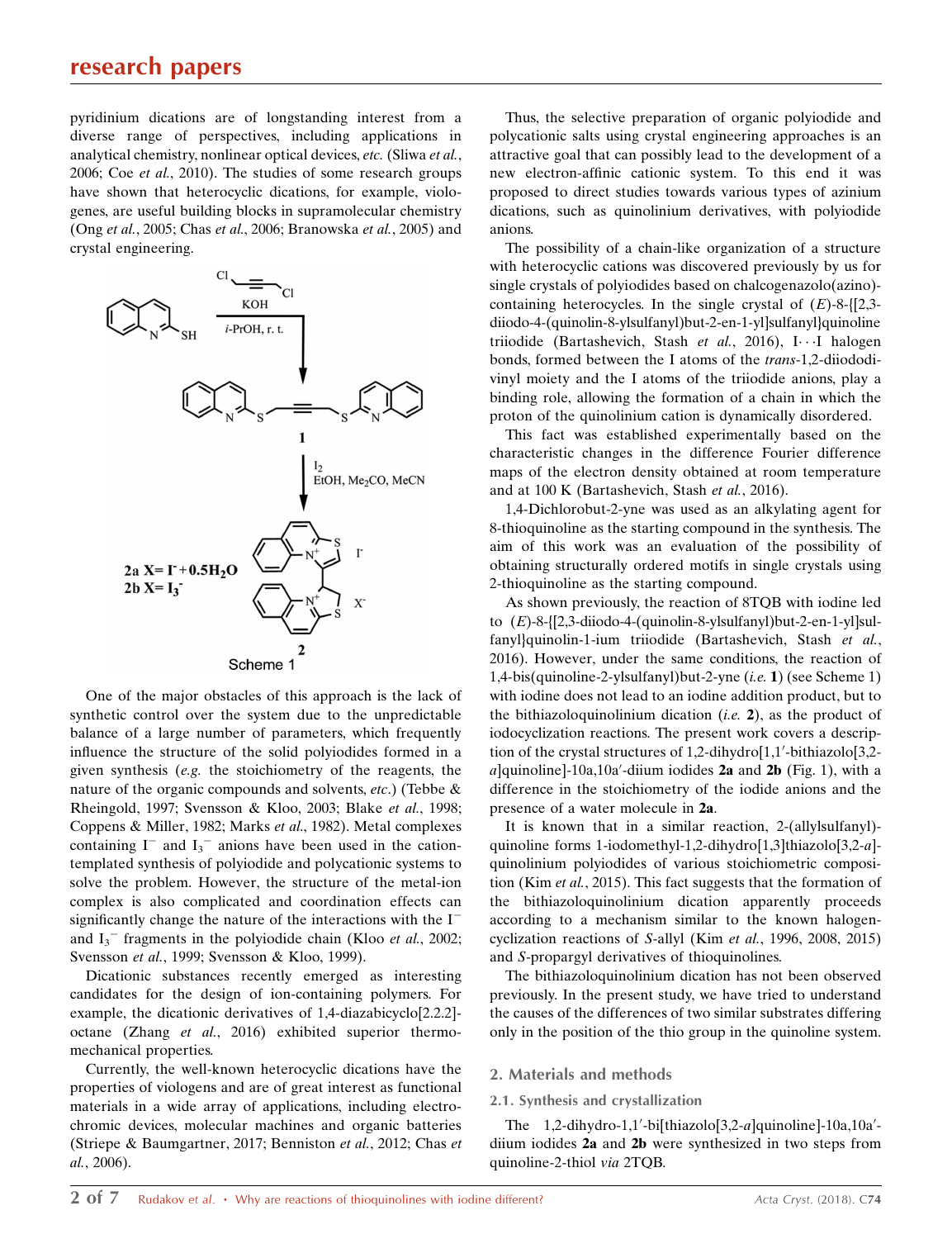## research papers

Table 1 Experimental details.

|                                                                             | 2a                                                                        | 2 <sub>b</sub>                       |
|-----------------------------------------------------------------------------|---------------------------------------------------------------------------|--------------------------------------|
| Crystal data                                                                |                                                                           |                                      |
| Chemical formula                                                            | $C_{22}H_{16}N_2S_2^{2+}.2I^-.0.5H_2O$                                    | $C_{22}H_{16}N_2S_2I^{-1}I_3$        |
| $M_{\rm r}$                                                                 | 635.29                                                                    | 880.09                               |
| Crystal system, space group                                                 | Monoclinic, C2/c                                                          | Triclinic, $P\overline{1}$           |
| Temperature $(K)$                                                           | 120                                                                       | 120                                  |
| $a, b, c$ (A)                                                               | 21.3218 (16), 8.6006 (6), 25.2773 (19)                                    | 8.4090 (4), 11.1793 (5), 15.0322 (7) |
|                                                                             | 90, 112.768 (2), 90                                                       | 100.233(1), 105.798(1), 100.372(1)   |
| $\alpha,\,\beta,\,\gamma\ (\hat{ }^{\circ })$ $V\,(\mathbf{A}^{3})$         | 4274.2(5)                                                                 | 1298.61 (10)                         |
| Z                                                                           | 8                                                                         | $\mathfrak{D}$                       |
| Radiation type                                                              | Mo $K\alpha$                                                              | Mo $K\alpha$                         |
| $\mu$ (mm <sup>-1</sup> )                                                   | 3.15                                                                      | 4.97                                 |
| Crystal size (mm)                                                           | $0.21 \times 0.14 \times 0.14$                                            | $0.15 \times 0.15 \times 0.12$       |
| Data collection                                                             |                                                                           |                                      |
| Diffractometer                                                              | <b>Bruker SMART APEX DUO</b>                                              | <b>Bruker SMART APEX DUO</b>         |
| Absorption correction                                                       | Analytical (SADABS; Bruker, 2013)                                         | Numerical (SADABS; Bruker, 2013)     |
| $T_{\min}, T_{\max}$                                                        | 0.637, 0.762                                                              | 0.565, 0.674                         |
| No. of measured, independent and observed<br>$[I > 2\sigma(I)]$ reflections | 38462, 10030, 7369                                                        | 24022, 11866, 8210                   |
| $R_{\rm int}$                                                               | 0.054                                                                     | 0.035                                |
| $(\sin \theta/\lambda)_{\text{max}}$ $(\AA^{-1})$                           | 0.834                                                                     | 0.834                                |
| Refinement                                                                  |                                                                           |                                      |
| $R[F^2 > 2\sigma(F^2)], wR(F^2), S$                                         | 0.044, 0.116, 1.02                                                        | 0.048, 0.135, 1.00                   |
| No. of reflections                                                          | 10030                                                                     | 11866                                |
| No. of parameters                                                           | 259                                                                       | 271                                  |
| H-atom treatment                                                            | H atoms treated by a mixture of independent<br>and constrained refinement | H-atom parameters constrained        |
| $\Delta \rho_{\text{max}}$ , $\Delta \rho_{\text{min}}$ (e $\AA^{-3}$ )     | $2.34, -1.57$                                                             | $3.29, -3.21$                        |

Computer programs: APEX2 (Bruker, 2013), SAINT (Bruker, 2013), SHELXT2014 (Sheldrick, 2015a), SHELXL2014 (Sheldrick, 2015b) and SHELXTL (Bruker, 2013).

2.1.1. 1,4-Bis(quinolin-2-ylsulfanyl)but-2-yne (2TQB). Quinoline-2-thiol (0.321 g, 2.0 mmol) was suspended in water (30 ml) containing potassium hydroxide (0.114 g, 2.0 mmol), to which a solution of 1,4-dichlorobut-2-yne (0.116 g, 0.94 mmol) in propan-2-ol (2.0 ml) was added dropwise. The reaction mixture was stirred for 1 h. The precipitate was filtered off and dried in air, yielding 0.285 g (81%) of crude 2TQB. The product was washed with acetone (2 ml). The resulting precipitate of 1 was recrystallized from chloroform (3 ml), yielding 0.195 g (55%) of target 2TQB.

2.1.2. 1,2-Dihydro-1,1'-bi[thiazolo[3,2-a]quinoline]-10a,- $10a'$ -diium iodides. 2TOB  $(0.185 g, 0.5 mmol)$  was dissolved under moderate heating in a chloroform–ethanol–acetone mixture (10:2:1  $v/v/v$ , 20 ml) and mixed at room temperature with an iodine solution (0.130 g, 0.51 mmol) in the same acetone–acetonitrile–ethanol system (10:2:1  $v/v/v$ , 8 ml). The resulting mixture was kept in an open flask at room temperature for 24 h. A brown precipitate of 2 formed, the solution was decanted and the precipitate was washed with dichloromethane (5 ml).

To obtain the crystals, 0.05 g of the crude product was dissolved in an acetone–acetonitrile–ethanol (1:1:1 v/v/v, 5 ml) mixture. The resulting solution was placed in a test tube of 15 mm diameter, which was closed with a stopper with a hole of 3 mm, allowing the solvent to evaporate freely at room temperature. Four weeks later, two types of crystals had formed, i.e. pale-red–orange prisms of 2a and dark-brown needles of 2b.

The structures 2a and 2b was determined by X-ray analysis. The structure of the reaction products is based on the 1,2 dihydro-1,1'-bi[thiazolo[3,2-a]quinoline]-10a,10a'-diium dication with a different composition of iodine anions.

#### 2.2. Powder X-ray diffraction

The powder X-ray diffraction analysis of the crude product isolated from the reaction mixture before the crystallization procedure was performed on a Rigaku Ultima IV (Cu  $K\alpha$ radiation) powder diffractometer at 293 K. The elemental analysis was carried out with an EDX spectrometer (Oxford INCA X-max 80) attached to a scanning electron microscope (Jeol JSM-7001F).

Powder X-ray diffraction analysis of the crude product confirms the formation of a single phase of 2b. The diffraction pattern is in good agreement with that obtained from the structure solved from a single crystal (Fig. 1S in the supporting information). The 2a peaks are absent on its diffractogram. There is some conversion to 2a during the crystallization procedure which follows the isolation of the crude material, probably associated with some loss of molecular iodine from the crystallization mixture.

#### 2.3. Refinement

Crystal data, data collection and structure refinement details are summarized in Table 1. The water molecule in 2a (Fig. 1) is located on a twofold axis. The H atom of the water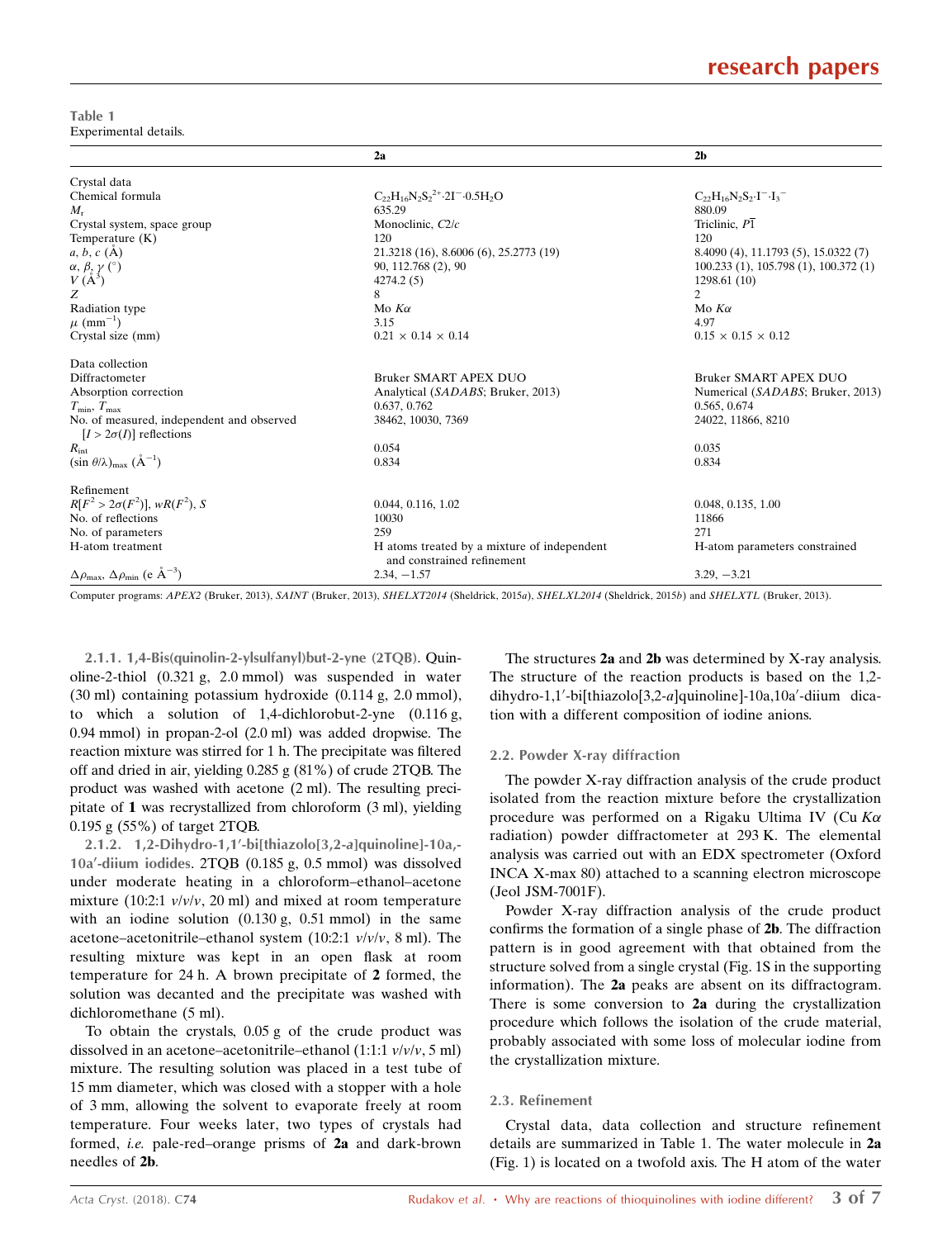molecule was found from a difference Fourier synthesis and was refined with an isotropic displacement parameter at fixed coordinates. The remainder of the H atoms were placed in geometrically calculated positions and included in the structure-factor calculations in the riding-motion approximation, with  $C-H = 0.99 \text{ Å}$  for methylene H atoms and 0.95 Å otherwise, and with  $U_{\text{iso}}(H) = 1.2U_{\text{eq}}(C)$ .

#### 2.4. Calculations

The geometry optimization of the crystalline structures of 2a and 2b were carried out by the Kohn–Sham method with the periodic boundary conditions in CRYSTAL14 (Dovesi et al., 2014). The experimental crystallographic data were taken as initial data in the procedure of geometry optimization that was performed for all atomic coordinates and without the unitcell parameters changing.



Figure 1

The structures of the crystalline 1,2-dihydro-1,1'-bi[thiazolo[3,2-a]quinoline]-10a,10a'-diium iodides (a)  $2a$  and (b)  $2b$ .

The calculation level was HSE06/6-31G\*\* (for H, C, N, O and S atoms)/DZVP (for I atoms) (Perdew et al., 1996; Krukau et al., 2006; Francl et al., 1982; Godbout et al., 1992).

The investigated quinoline derivatives were modelled by the molecular dynamics simulation method using GAFF (general amber force field) (Wang et al., 2004) and the program GROMACS (Version 5.1.4; van der Spoel et al., 2005; Hess *et al.*, 2008). The integration time step was 2 fs in all simulations and the coordinates were recorded into the trajectory file every 5 ps. In order to limit the lengths of the covalent bonds with H atoms, the LINCS algorithm was applied (Hess *et al.*, 1997). All simulations were run at  $T =$ 298.15 K, with a 0.1 ps coupling time controlled by a velocity rescaling thermostat with an additional stochastic correction (Bussi et al., 2007) and under constant-volume boundary conditions. Optimized three-dimensional structures and molecular electrostatic potentials were found by quantum chemical Hartree–Fock calculations with the 6-31G\* basis set. Partial charges were evaluated with the RESP model (Bayly et al., 1993). Electrostatic interactions were computed using the particle mesh Ewald method (PME) (Darden et al., 1993) with a 0.1 nm grid step and the sixth-order interpolation.

Computation of bias exchange (Domene et al., 2015) welltempered metadynamics (Barducci et al., 2008) of the title compounds was performed with the PLUMED software (Version 2.3; Tribello et al., 2014) working in conjunction with the GROMACS software. Biasing potentials depending on the corresponding torsion angles of simulated compounds were adjusted by the addition of Gaussians with a 4 kJ mol<sup>-1</sup> height and a  $10^{\circ}$  width every 2500 steps (5 ps), until the Gaussian height reached approximately  $0.1 \text{ kJ} \text{ mol}^{-1}$ . The bias factor was 2. The simulation used one replica for each biasing potential.

#### 3. Results and discussion

#### 3.1. Structures and noncovalent interactions

In both cases, the chiral bithiazoloquinolinium dications in 2a and 2b crystallize as the racemates.

The angles between the quinoline fragments in the two structures, calculated between the planes through atoms N1/ C1–C9 and N2/C14–C22 (not taking H atoms into account), were 74.0 (2) $\degree$  for 2a and 85.8 (3) $\degree$  for 2b. This geometry does not allow for extended  $\pi$ -stacking in the crystal structures. Nevertheless, there are  $\pi$ -stacking arrangements between the dihydrothiazoloquinolinediium fragments of neighbouring centrosymmetrically related enantiomers. The distance between the centroids of the N2/C14–C22 rings is  $3.584 \text{ Å}$  for 2a and  $3.609$  Å for 2b.

The most important noncovalent interactions between the iodide anions and dications are the chalcogen  $I \cdots S$  bonds, in which the S atom participates due to its electrophilic site in attractive interactions with the mono- or triiodide anions. The chalcogen I2 $\cdot \cdot$ -S2 bond, with a distance of 3.7313 (9) Å, formed by the S atom of the dihydrothiazoloquinolinediium ring in  $2a$  is longer than the chalcogen bonds  $I1 \cdots S2$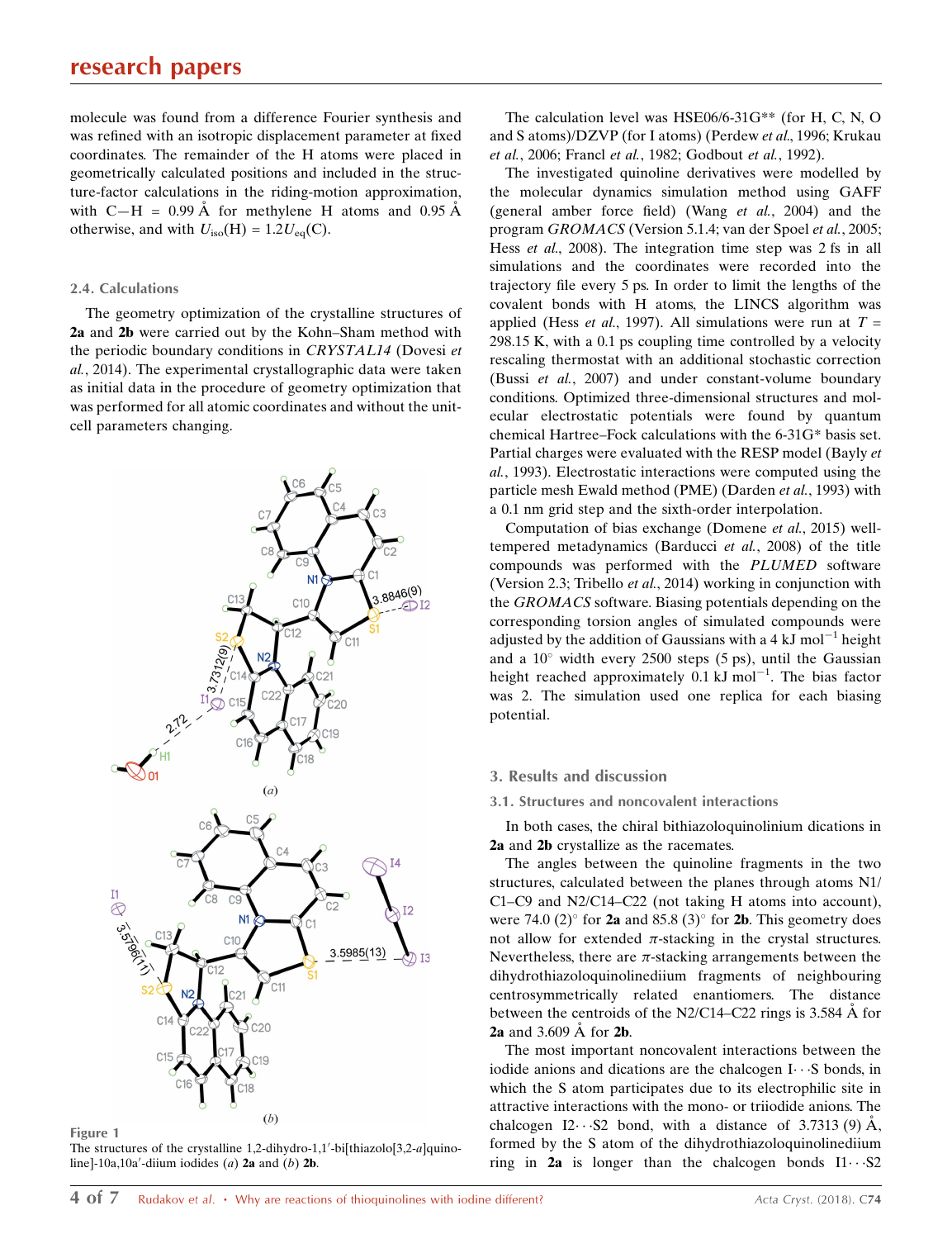

Figure 2

The torsion angles in the top ten stable conformers for  $(a)$  1,4-bis-(quinolin-2-ylsulfanyl)but-2-yne and (b) 1,4-bis(quinolin-8-ylsulfanyl)but-2-yne.

[3.5796 (11)  $\AA$ ] and I3···S1 [3.5985 (13)  $\AA$ ] in 2b. Also, the monoiodide anion forms a hydrogen bond, of length  $2.72 \text{ Å}$ , with the water molecule. The water molecule, which occupies a crystallographic twofold axis, bridges two iodide anions [I1 and I1( $-x$ ,  $y$ ,  $-z + \frac{3}{2}$ )] by O-H $\cdots$ I hydrogen bonds, with an O $\cdots$ I distance of 3.562 Å and an O $-H \cdots$ I angle of 167°.

Comparing the electronic properties of the bithiazoloquinolinium dication in the crystalline structures of 2a and 2b, we have observed the following differences in the atomic Table 2

The free energy (kJ mol<sup>-1</sup>) and interatomic distances ( $\AA$ ) of the most and least stable conformers for the intermediate iodine-derivative products. Free energy was estimated by the well-tempered metadynamics method with GAFF.

|                              | $(E)$ -2,3-Diiodo derivatives<br>of 2TOB | $(E)$ -2,3-Diiodo derivatives<br>of 8TOB |
|------------------------------|------------------------------------------|------------------------------------------|
| $E_{\rm min}$                | $-260.9$                                 | $-292.8$                                 |
| $E_{\rm max}$                | $-227.7$                                 | $-261.2$                                 |
| $R_{\text{min}}(N \cdots C)$ | 3.794                                    | 3.333                                    |
| $R_{\text{max}}(N \cdots C)$ | 4.499                                    | 5.542                                    |
|                              | 2TOB derivatives                         | 8TOB derivatives                         |
| $E_{\rm min}$                | $-162.6$                                 | $-159.0$                                 |
| $E_{\rm max}$                | $-153.5$                                 | $-133.5$                                 |
| $R_{\text{min}}(N \cdots C)$ | 3.226                                    | 3.629                                    |
| $R_{\text{max}}(N \cdots C)$ | 4.428                                    | 5.736                                    |

charges. In general, the total positive charges of the dications are higher in the crystal of monoiodide triiodide 2b. The total charges of the dication are  $+1.70$  and  $+1.75$  e, respectively (Table 1S in supporting information). This occurs owing to the more positive S atom and the less negative N atom in 2b. The largest difference in the charges for the C atoms is observed on atoms C1 and C9, which are covalently bonded to the N atom of the quinolinium ring. These atoms have the more positive charges ( $\Delta$  = +0.05 and +0.07 e, respectively) in dimonoiodide hemihydrate 2a. This is facilitated by the direct interaction of atoms C1 and C9 with the different anions. In particular, the electrophilic site of the triiodide anion in 2b, located on the extension of the I-I bond and called the  $\sigma$ -hole, is oriented strictly towards the C9 atom. The length of the  $13 \cdots C9(-x + 1,$  $-y + 1$ ,  $-z + 1$ ) contact is 3.532 (4) A. At the same time, in 2a, the C1 atom interacts with the nucleophilic monoiodide anion atom I2, and the length of the I2 $\cdot \cdot$  C1 contact is 3.650 (4) Å. Also, in 2a, atoms C5 and C19 of the quinoline rings have the more negative atomic charges. Thus, a larger separation of the charges between the dication and the anions is observed in 2a. Note that despite the interactions with the water molecule, the higher negative charge is concentrated on both monoiodide anions in 2a, while the negative charge on the triiodide anion is more spread over the three atoms.

#### 3.2. Comparative analysis of conformers based on 2- and 8-thioquinoline derivatives

Conformational analysis of a number of molecular structures was carried out to gain some insight into of the influence of possible steric factors on the cyclization reaction of 8-thioquinoline and 2-thioquinoline derivatives.

The energy of the generated conformers 2TQB and 8TQB and the relative proximity of the reaction centres for a possible cyclization reaction, namely the N atom of the quinoline ring and the acetylenic C atom  $(N \cdots C)$ , have been analyzed. Moreover, we have tested how the iodide-addition products of the 2TQB and 8TQB isomers differ in the conformational stability and in the cyclization ability.

A comparison of the energy ranges (Table 2),  $\Delta E = E_{\text{max}}$  –  $E_{\text{min}}$ , for conformers 2TQB ( $\Delta E = 9.1$  kJ mol<sup>-1</sup>) and 8TQB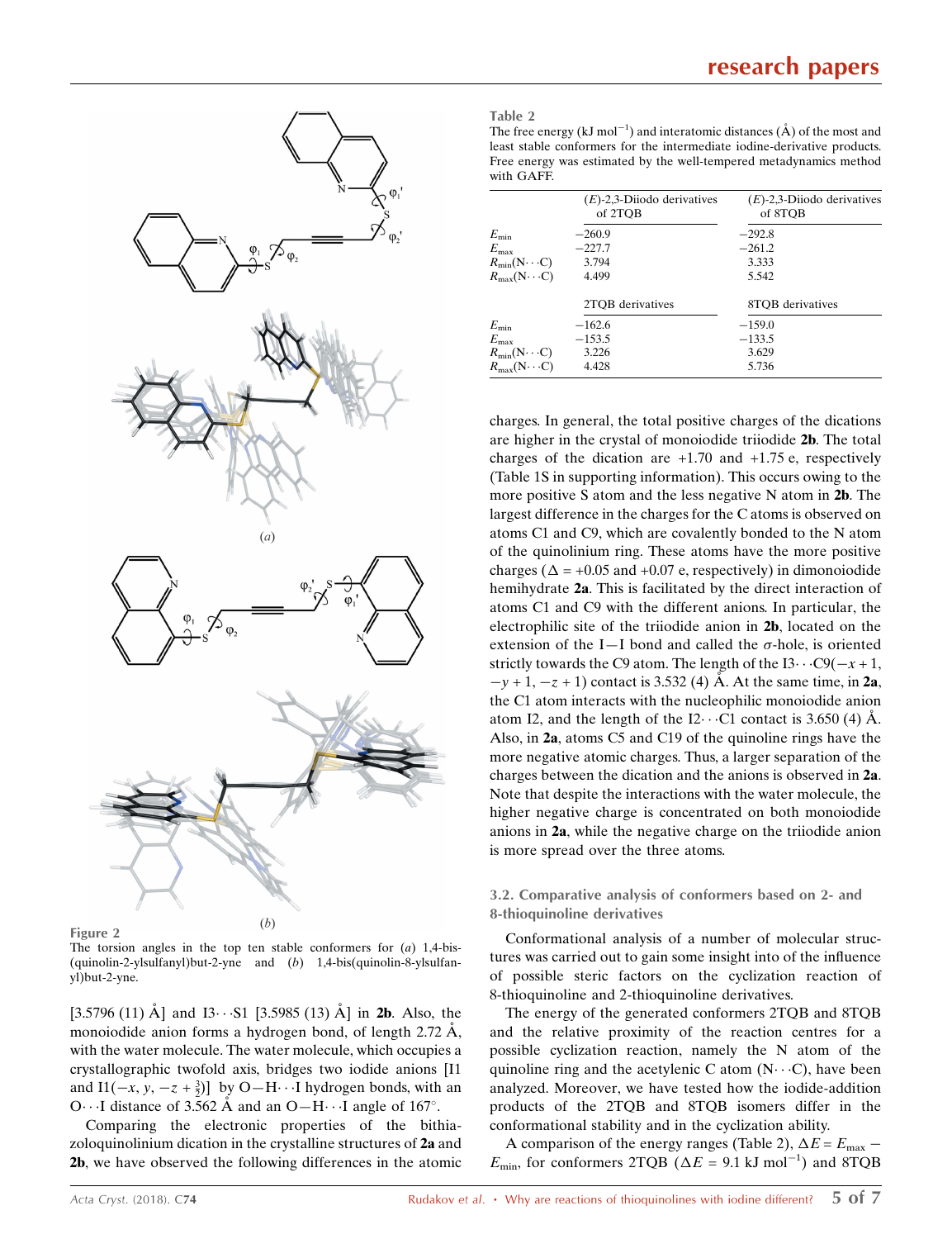## research papers



Figure 3

The structure and the top ten stable conformers for the  $(E)$ -2,3-diiodo derivative of 2TQB.

 $(\Delta E = 25.5 \text{ kJ mol}^{-1})$  counts in favour of a greater stability for the 2TQB isomer. For them, the energy range is narrower, with a slightly lower value of  $E_{\text{min}}$ . We have assumed that the decrease in energy of 2TQB correlates with the free rotation around the C—S bonds between the quinoline system and the butyne chain in 2TQB and 8TQB, determined by the change in the torsion angle  $\varphi_1$ . The rotation barriers,  $\varphi_2$ , around the neighbouring S—C bond are given in the supporting information (Fig. 2S). A similar assumption has been made for the symmetric fragments of the molecules and the corresponding angles  $\varphi_1'$  and  $\varphi_2'$ . Fig. S2(*a*) in the supporting information shows the rotation barriers for the torsion angle  $\varphi_1$ , and for 2TQB we can see only one minimum, while for 8TQB two minima of the free energy are observable (Fig. S2b in the supporting information).

It is important that the N and C atoms are closer together in the structure of the most stable conformers for 2TQB (Fig. 2). The minimum distance between these centres is  $3.226 \text{ Å}$ , while for the alternative structure of 8TQB, this distance does not exceed  $3.629$  Å. The high probability of a reduction of the distance between the N and C atoms in free rotation can explain the high probability of the cyclization reaction, in the case of 2TQB leading to the formation of a dication, whose structure is described in this study.

If we compare the energies of the generated conformers of the  $(E)$ -2,3-iodo derivatives of 2- and 8-thioquinoline, we see that 2,3-diiodo-1,4-bis(quinolin-8-ylsulfanyl)butene demonstrates a greater thermodynamic stability with a clear advantage. This is consistent with the fact that the protonated form of the 8-thioquinoline derivative crystallizes with iodine during the reaction. We note that in the series of simulated conformers, there is a structure (dark colours marked in Fig. 3) that coincides with the salt form observed in the crystal, which we described previously (Bartashevich, Stash et al., 2016).

#### 4. Conclusion

The interaction of 1,4-bis(quinolin-2-ylsulfanyl)but-2-yne with iodine leads to two different single crystals, namely the diiodide hemihydrate and monoiodide triiodide of 1,2-dihydro-1,1'-bi[thiazolo[3,2-a]quinoline]-10a,10a'-diium. Comparing the crystalline products obtained in reactions of butyne-bis-derivatives of 2- and 8-thioquinoline with iodine, which were carried out under identical conditions, we came to the conclusion that these reactions have completely different pathways. Unlike the previously studied reaction for 1,4 bis(quinolin-8-ylsulfanyl)but-2-yne, following the path of the simple addition of iodine to the butyne fragment, in the present study, we obtained and described the structure of a heterocyclic dication which formed during iodocyclization and which crystallized in the forms of a diiodide hemihydrate, 2a, and a monoiodide triiodide, 2b.

In both 2a and 2b, the interaction of the iodide anions with the dication takes place through chalcogen  $I \cdots S$  bonds, assisted by charges. Notwithstanding, the sum of the Mulliken charges of the dication is higher in the case of 2b, and the shorter and stronger I...S chalcogen bonds are observed in this crystal. This means that the example of these crystals confirms the dominance of the electrostatic nature of chargeassisted chalcogen bonds.

The comparative conformational analysis of butyne-bisderivatives of 2- and 8-thioquinoline indicates a number of differences, both in the relative stabilities of the structures and in their free rotation, leading to a disparity in the potential reaction centres for the 2- and 8-substitued molecules. The revealed factors can underlie the reasons directing the reactions of butyne-bis-derivatives of 2- and 8-thioquinoline, which have completely different paths that lead to different crystalline products.

#### Funding information

Funding for this research was provided by: Ministry of Education and Science of the Russian Federation (grant No. 4.1157.2017/4.6); Government of the Russian Federation (Act 211, contract No. 02.A03.21.0011).

#### References

- [Abate, A., Brischetto, M., Cavallo, G., Lahtinen, M., Metrangolo, P.,](http://scripts.iucr.org/cgi-bin/cr.cgi?rm=pdfbb&cnor=lg3225&bbid=BB1) [Pilati, T., Radice, S., Resnati, G., Rissanen, K. & Terraneo, G.](http://scripts.iucr.org/cgi-bin/cr.cgi?rm=pdfbb&cnor=lg3225&bbid=BB1) (2010). [Chem. Commun.](http://scripts.iucr.org/cgi-bin/cr.cgi?rm=pdfbb&cnor=lg3225&bbid=BB1) 46, 2724–2726.
- [Barducci, A., Bussi, G. & Parrinello, M. \(2008\).](http://scripts.iucr.org/cgi-bin/cr.cgi?rm=pdfbb&cnor=lg3225&bbid=BB2) Phys. Rev. Lett. 100, [020603.](http://scripts.iucr.org/cgi-bin/cr.cgi?rm=pdfbb&cnor=lg3225&bbid=BB2)
- [Bartashevich, E. V., Batalov, V. I., Yushina, I. D., Stash, A. I. & Chen,](http://scripts.iucr.org/cgi-bin/cr.cgi?rm=pdfbb&cnor=lg3225&bbid=BB3) [Y. S. \(2016\).](http://scripts.iucr.org/cgi-bin/cr.cgi?rm=pdfbb&cnor=lg3225&bbid=BB3) Acta Cryst. C72, 341–345.
- [Bartashevich, E. V., Stash, A. I., Batalov, V. I., Yushina, I. D.,](http://scripts.iucr.org/cgi-bin/cr.cgi?rm=pdfbb&cnor=lg3225&bbid=BB4) [Drebushchak, T. N., Boldyreva, E. V. & Tsirelson, V. G. \(2016\).](http://scripts.iucr.org/cgi-bin/cr.cgi?rm=pdfbb&cnor=lg3225&bbid=BB4) [Struct. Chem.](http://scripts.iucr.org/cgi-bin/cr.cgi?rm=pdfbb&cnor=lg3225&bbid=BB4) 27, 1553–1560.